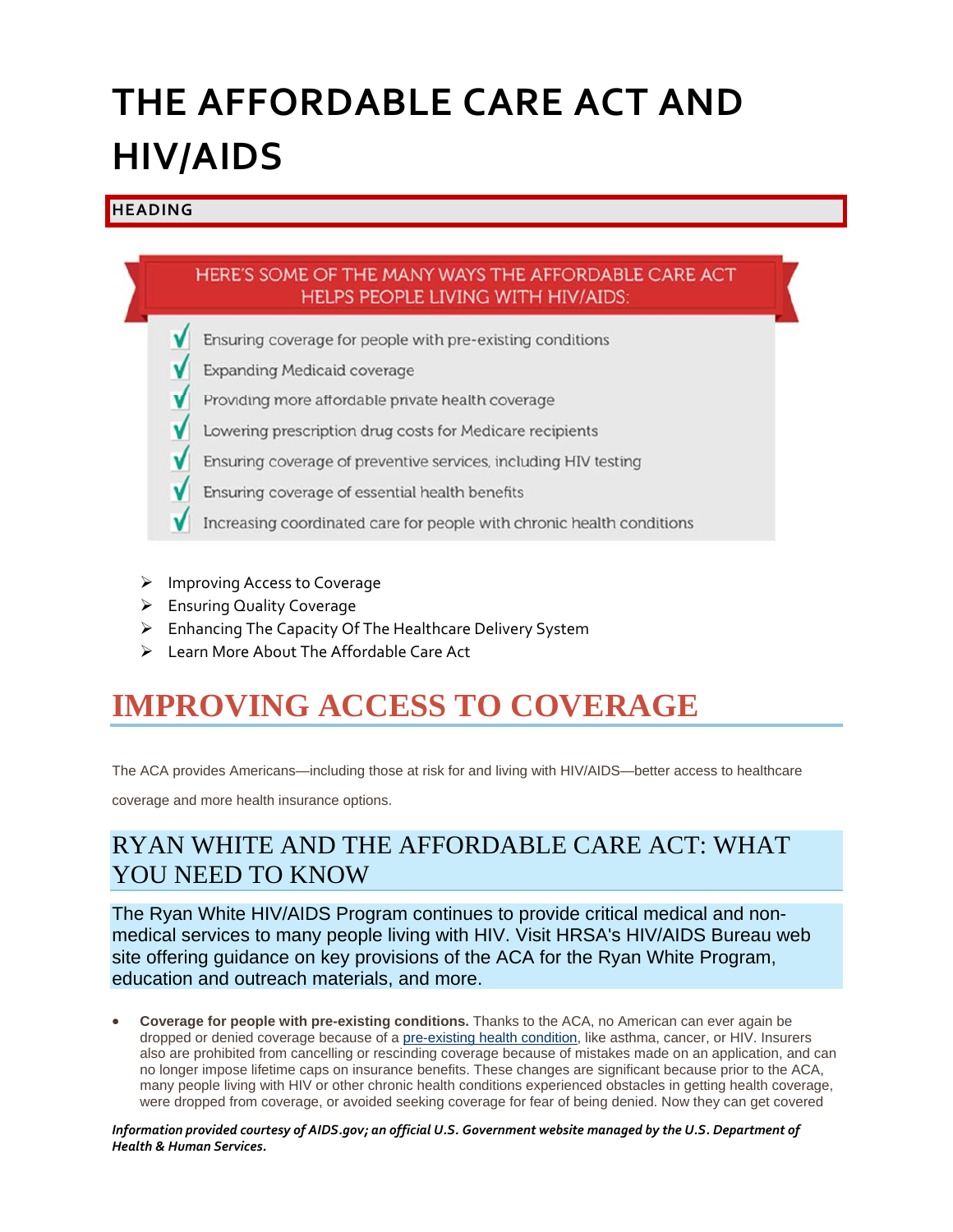and get the care they need. The Ryan White Affordable Care Enrollment (ACE) Technical Assistance Center provides tools and resources to support the enrollment of people living with HIV in health care coverage.

- **Broader Medicaid eligibility.** Under the ACA, states have the option, which is fully Federally funded for the first three years, to expand Medicaid to generally include those with incomes at or below 138% of the Federal poverty line,, including single adults without children who were previously not generally eligible for Medicaid. (Use this tool to find out if you qualify.) Medicaid is the largest payer for HIV care in the United States, and the expansion of Medicaid to low-income childless adults is particularly important for many gay, bisexual, and other men who have sex with men (MSM) who were previously ineligible for Medicaid, and yet remain the population most affected by the HIV epidemic. Further, in states that opt for Medicaid expansion, people living with HIV who meet the income threshold will no longer have to wait for an AIDS diagnosis in order to become eligible for Medicaid. That means they can get into life-extending care and treatment before the disease has significantly damaged their immune system. (Find out if your state has expanded Medicaid coverage.)
- **More affordable coverage.** The ACA requires most Americans to have qualifying health insurance. To help people access quality, affordable coverage, the ACA created Health Insurance Marketplaces (sometimes called "exchanges") in every state that help consumers compare different health plans and determine what savings they may qualify for. The ACA also provides financial assistance for people with low and middle incomes in the form of tax credits that lower the cost of their monthly premiums and lower their out-of-pocket costs. These tax credits depend on a family's household size and income. The open enrollment period for 2016 coverage is over. However, you may still be able to get coverage if you have a qualifying live event. Also, you can apply for free or low-cost coverage through Medicaid and CHIP at any time, all year. Learn more.
- **Lower prescription drug costs for Medicare recipients.** In the past, as many as one in four seniors went without a prescription every year because they couldn't afford it. The ACA closes, over time, the Medicare Part D prescription drug benefit "donut hole," giving Medicare enrollees living with HIV and AIDS the peace of mind that they will be better able to afford their medications. Beneficiaries receive a 50% discount on covered brand-name drugs while they are in the "donut hole," a considerable savings for people taking costly HIV/AIDS drugs. And in the years to come, they can expect additional savings on their prescription drugs while they are in the coverage gap until it is closed in 2020. In addition, as a result of the health care law, AIDS Drug Assistance Program (ADAP) benefits are now considered as contributions toward Medicare Part D's True Out of Pocket Spending Limit ("TrOOP"). This is a huge relief for ADAP clients who are Medicare Part D enrollees, since they will now be able to move through the donut hole more quickly, which was difficult, if not impossible, for ADAP clients to do before this change. (To learn more about your Medicare coverage and choices, visit Medicare.gov.)

## **ENSURING QUALITY COVERAGE**

The Affordable Care Act also helps all Americans, including those at risk for or living with HIV, have access to the

best quality coverage and care. This includes:

- **Preventive services**. Under the ACA, most new health insurance plans must cover certain recommended preventive services—including HIV testing for everyone ages 15 to 65, and for people of other ages at increased risk—without additional cost-sharing, such as copays or deductibles. Since one in eight people living with HIV in the U.S. are unaware of their infection, improving access to HIV testing will help more people learn their status so they can be connected to care and treatment.
- **Comprehensive coverage**. The law establishes a minimum set of benefits (called "essential health benefits") that must be covered under health plans offered in the individual and small group markets, both inside and outside of the Health Insurance Marketplace. These include many health services that are important for people living with HIV/AIDS, including prescription drug services, hospital inpatient care, lab tests, services and devices to help you manage a chronic disease, and mental health and substance use disorder services.
- **Coordinated care for those with chronic health conditions**. The law recognizes the value of patient-centered medical homes as an effective way to strengthen the quality of care, especially for people with complex chronic conditions such as HIV/AIDS. The patient-centered medical home model of care can foster greater patient retention and higher quality HIV care because of its focus on treating the many needs of the patient at once and better coordination across medical specialties and support services. The Ryan White HIV/AIDS Program has been a pioneer in the development of this model in the HIV health care system. The ACA also authorized an optional Medicaid State Plan benefit for states to establish Health Homes to coordinate care for Medicaid beneficiaries with certain chronic health conditions. HIV/AIDS is one of the chronic health conditions that states may request approval to cover.

*Information provided courtesy of AIDS.gov; an official U.S. Government website managed by the U.S. Department of Health & Human Services.*